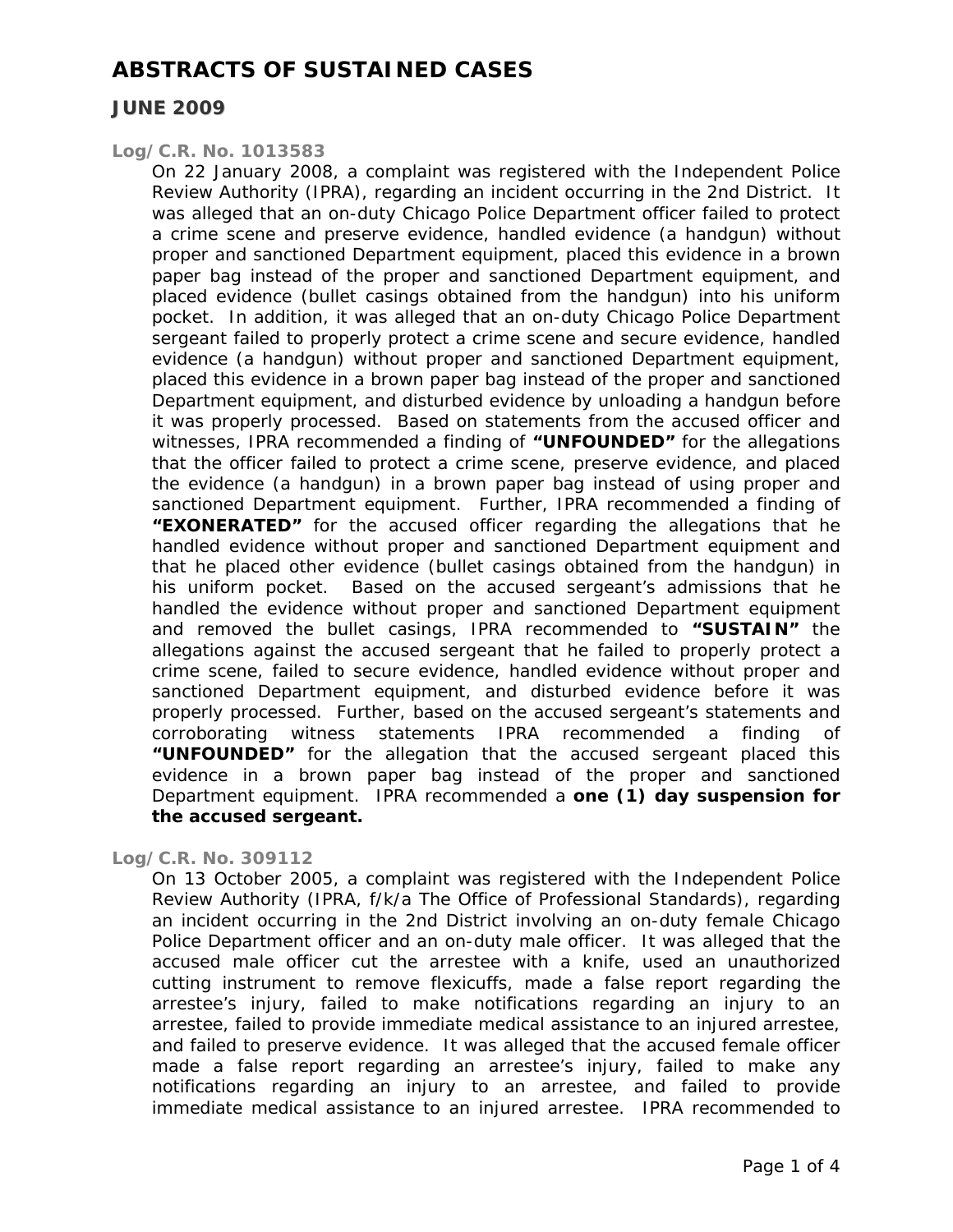### **JUNE 2009**

**"SUSTAIN"** the allegation that the accused female officer made a false report based on the statements of witness officers and the accused officer's contradictory statements. IPRA recommended a finding of **"UNFOUNDED"** for the allegations that the accused officers failed to make any notifications regarding an arrestee's injury because C.P.D. records indicate that they made notifications about the injury. Based on statements made by witnesses and the accused members, IPRA recommended a finding of **"UNFOUNDED"** for the allegation that the accused officers failed to provide immediate medical assistance. Based on corroborating witness statements and admissions made by the accused male officer, IPRA recommended to **"SUSTAIN"** the allegation that he cut an arrestee with a knife. Again based on the accused male officer's admissions, IPRA recommended to **"SUSTAIN"** the allegation that he used an unauthorized cutting instrument to remove flexicuffs. Also based on corroborating witness statements and the accused male officer's admissions, IPRA recommended to **"SUSTAIN"** the allegation that he made a false report regarding an arrestee's injury. IPRA recommended to **"NOT SUSTAIN"** the allegation that the accused male officer failed to preserve evidence. IPRA recommended a **ten (10) day suspension for the accused female member**, and a **twenty (20) day suspension for the accused male member.** 

### *Log/C.R. No.1008922*

On 01 September 2007, a complaint was registered with the Independent Police Review Authority (IPRA, f/k/a The Office of Professional Standards), regarding an incident occurring in the 22nd District involving an off-duty Chicago Police Department officer. It was alleged that on that date the accused officer was verbally abusive to a complainant, threw a bottle at her which struck her on the leg, and obtained arrest reports for personal use. It was also alleged that on 22 May 2005, the accused officer obtained arrest information and an arrest report for his ex-wife for personal use. IPRA recommended to **"NOT SUSTAIN"** the allegations that the accused officer was verbally abusive to the complainant, and because there was no corroborating evidence to prove this allegation that the accused officer threw a bottle at the victim which struck her on the. IPRA recommended a finding of **"UNFOUNDED"** regarding the allegation that the accused officer obtained arrest reports for personal use, because there was no evidence such conduct occurred on the date it was alleged to have occurred. Lastly, based on internal C.P.D. records and the accused officer's admission, IPRA recommended to **"SUSTAIN"** the allegation that in 2005, the accused officer obtained arrest information and his ex-wife's arrest report for personal use, and the additional allegation that he disobeyed a C.P.D. direct order. IPRA recommended a **five (5) day suspension for the accused member.** 

#### *Log/C.R. No.1004686*

On 05 April 2007, a complaint was registered with the Independent Police Review Authority (IPRA, f/k/a The Office of Professional Standards) regarding an incident occurring in the 6th District involving an off-duty Chicago Police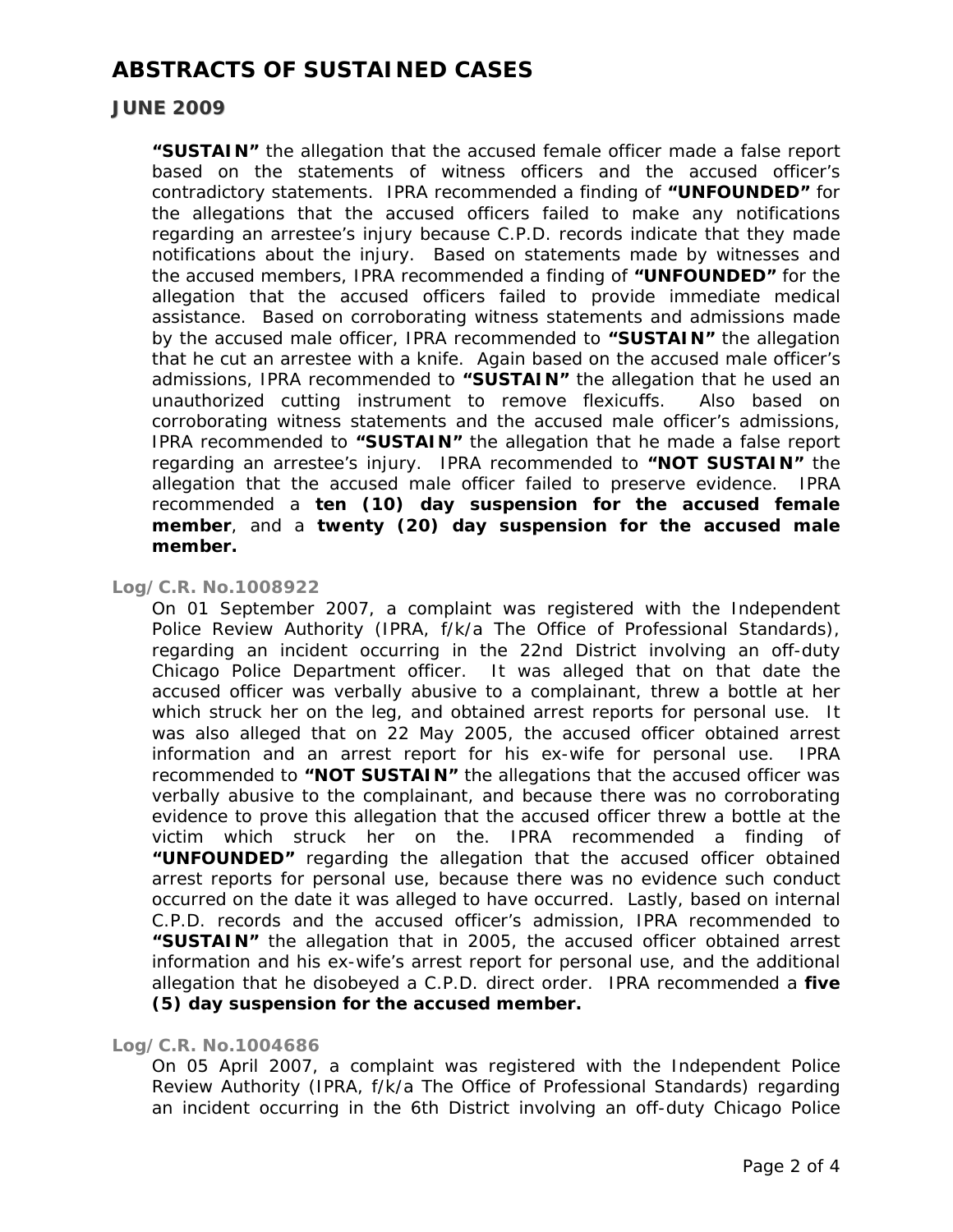## **JUNE 2009**

Department officer and an on-duty Chicago Police Department officer. It was alleged that the accused off-duty officer was uncooperative and argumentative; failed to follow the verbal commands of responding on-duty officers; resisted and obstructed the responding on-duty officers resulting in her arrest for three counts of Resisting/Obstructing a Peace Officer; became physically aggressive with responding on-duty officers and a victim; failed to secure her firearm; was intoxicated; disrespected a superior officer; used profanity when referring to a victim and witness; was verbally abusive and threatened the jobs of the arresting officers; and falsely identified herself to an OEMC dispatcher. In addition, it was alleged that the accused on-duty officer refused to testify against the accused off-duty officer. Based on C.P.D. reports and corroborating witness statements, IPRA recommended to **"SUSTAIN"** the allegations that the accused off-duty officer was uncooperative and argumentative and that the accused off-duty officer failed to follow the verbal commands of responding on-duty officers. Based on C.P.D. reports and corroborating court records, IPRA recommended to **"SUSTAIN"** the allegation that the accused off-duty officer resisted and obstructed the responding onduty officers. Based on corroborating witness statements and admissions made by the accused off-duty officer, IPRA recommended to **"SUSTAIN"** the allegations that the accused off-duty officer became physically aggressive with responding on-duty officers and a victim and that the accused officer failed to secure her firearm. Because the accused off-duty officer failed her field sobriety tests and results from a Breathalyzer test and backward extrapolation revealed that the accused off-duty officer was intoxicated, IPRA recommended to **"SUSTAIN"** the allegation that the accused was intoxicated. Based on witness statements, evidence of her intoxication, and an audio recording, IPRA recommended to **"SUSTAIN"** the allegations that the accused off-duty officer disrespected an on-duty sergeant, that she used profanity when referring to a victim and witness and that she was verbally abusive and threatened the jobs of the arresting officers. Based on the accused off-duty officer's admissions, IPRA recommended to **"SUSTAIN"** the allegation that she falsely identified herself to an OEMC dispatcher. Based on conflicting witness statements and court records, IPRA recommended to **"NOT SUSTAIN"** the allegation against the on-duty officer that she refused to testify against the accused off-duty officer. IPRA recommended a **twenty (20) day suspension for the accused off-duty member.** 

### *Log/C.R. No.1017850*

On 01 July 2008, a complaint was registered with the Independent Police Review Authority regarding an incident occurring in various locations and at various times, involving an on-duty Chicago Police Department detective. It was alleged that on one occasion, the accused detective used a Chicago Police Department fax machine for her own personal use, on another occasion it was alleged that the accused detective used a Chicago Police Department computer for personal use, filed a false complaint with the Cook County Internal Affairs Division, and was in possession of an unregistered weapon. In addition, IPRA further alleged that the accused detective failed to complete a Chicago Police